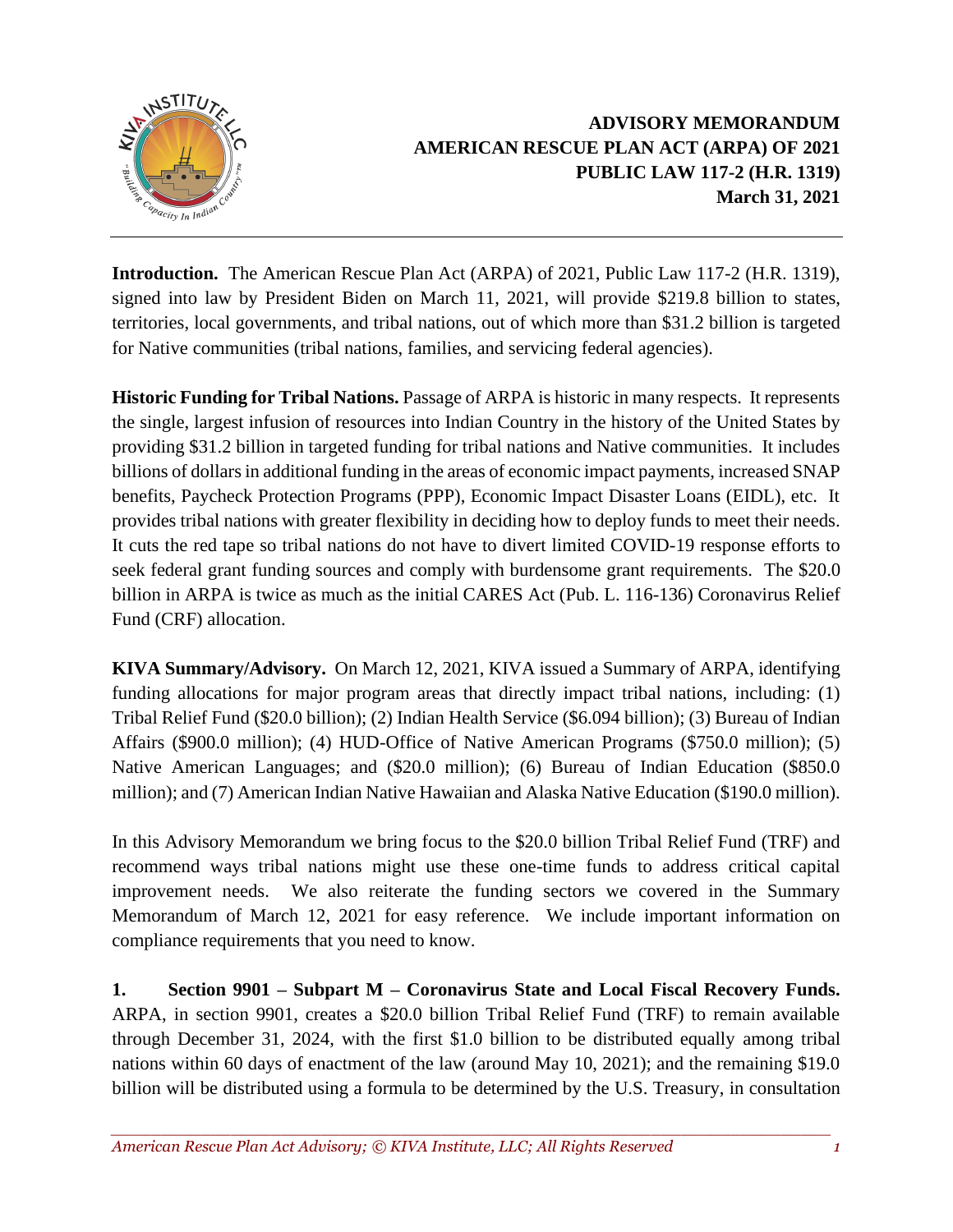with tribal nations. The first tranche of the TRF, when distributed equally, will help small tribes to receive an equal share of base funding that could help in addressing costly infrastructure and other emergency needs.

**Use of Funds.** The CARES Act, (Pub. L. 116-136), provided emergency relief funding for the country to respond directly to the COVID-19 pandemic. The intent of this legislation, ARPA, then is to help states, territories, local governments, and tribal nations to cover unexpected costs of having to respond to the COVID-19 pandemic; and to help offset the resulting economic impacts such as reductions or loss of revenues; and addressing capital improvement needs.

**Authorized Use Categories.** ARPA provides that tribal nations can use the funds to help pay for long overdue investments in broadband, clean water, and sewer infrastructure projects, and to provide "premium pay" to essential public workers, as follows:

- **(A)** Respond to public health emergency, or its negative economic impacts including assistance to households, small businesses and nonprofits, or aid to impacted industries such as tourism, travel, and hospitality;
- **(B)** To respond to workers performing essential work during COVID-19 by providing premium pay to eligible workers that are performing such essential work, or by providing grants to eligible employers that have eligible workers who perform essential work;
- **(C)** For the provision of government services to the extent of the reduction in revenues of such State, territory, or Tribal government due to the COVID-19 public health emergency relative to revenues collected in the most recent full fiscal year of the State, territory, or Tribal government prior to the emergency; or
- **(D)** To make necessary investments in water, sewer, or broadband infrastructure.

Indian Country was hard hit by the pandemic partly due to the isolation factor, inadequate infrastructure, lack of or limited grocery stores, limited access to hospitals and clinics, limited water supply, limited housing and overcrowding, and the lack of internet. Tribal enterprises were forced to shut down causing loss of pay and some even lost their jobs. Some enterprises may never reopen. Tribal offices without access to the internet could not allow employees to telework; and services to tribal members were disrupted or were not available.

ARPA provides tribal nations with some latitude to address the impacts and shortcomings so long as the use of funds fall within the four authorized categories above. It also grants additional time for use of these funds, during the covered period beginning March 3, 2021 through December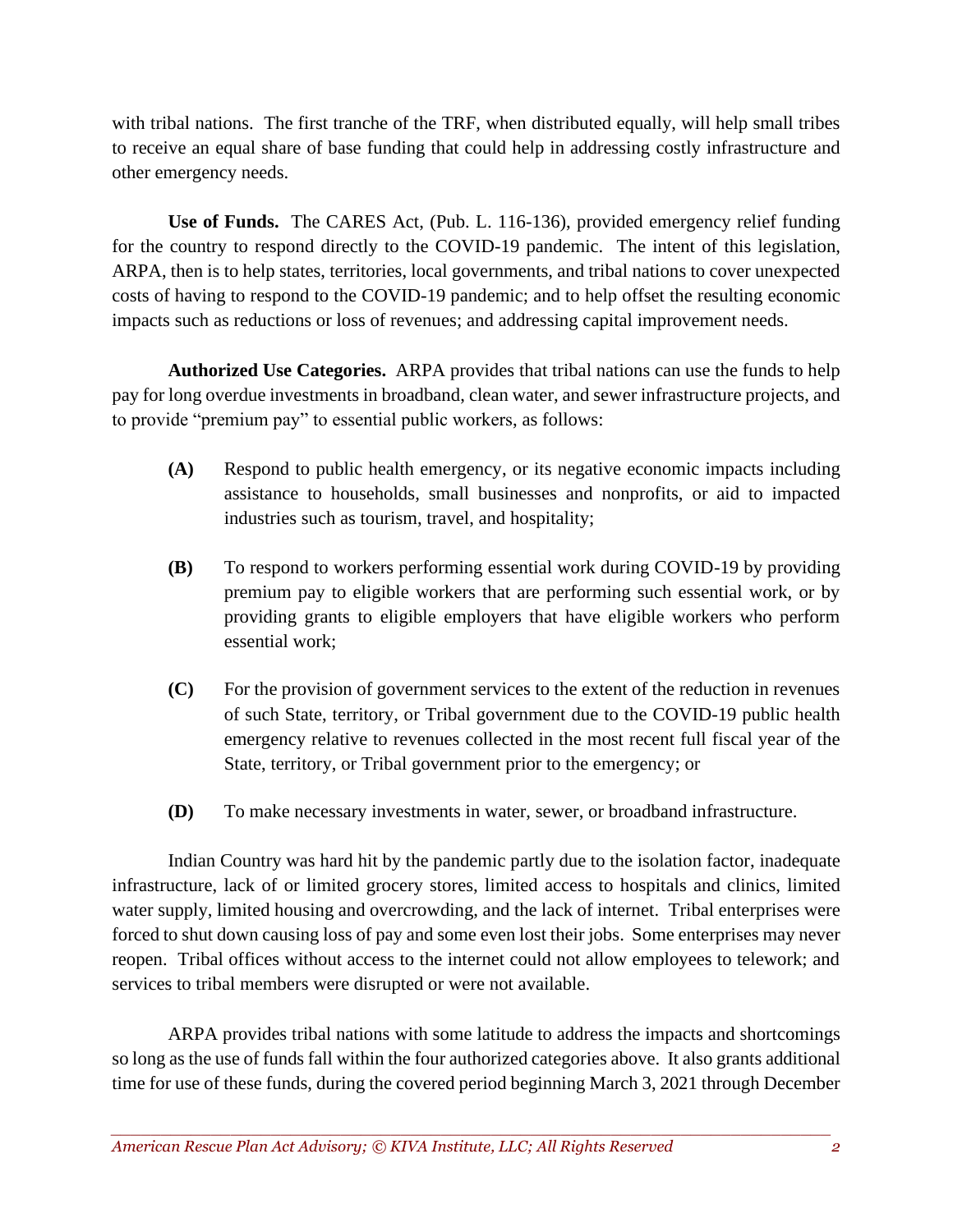31, 2024. The 60-day fund distribution timeframe gives tribal nations time to prioritize their needs, make plans and prepare to start on projects once funds are distributed.

## **2. Title XI – Committee on Indian Affairs.**

**(A) Section 1101 – Indian Health Service.** ARPA, in section 1101(a), provides funding of \$6,094,000,000 to the Indian Health Service to remain available until expended, of which \$5,484,000,000 is for carrying out the Transfer Act of 1954, the Indian Self-Determination & Education Assistance Act, Indian Health Care Improvement Act, and Title II and III of Public Health Services Act, of which –

1) \$2,000,000,000 is for lost reimbursements under the Indian Health Care Improvement Act third party billing;

2) \$500,000,000 is for additional health care services provided through the & Purchased/Referred Care and other related services;

3) \$140,000,000 is for information technology and IHS electronic health records system.

4) \$84,000,000 is for maintaining operations of the Urban Indian health programs;

5) \$600,000,000 for COVID-19 is for distributing, administering, and tracking vaccine-related services;

6) \$1,500,000,000 is for detection, diagnosis, tracing, monitoring COVID-19 infections; mitigating the spread of COVID-19, and related activities.

7) \$240,000,000 is to establish, expand & sustain public health workforce to respond to COVID-19;

8) \$420,000,000 is for mental health and substance abuse prevention, and treatment services;

9) \$600,000,000 is for lease, purchase, construction, alternation, renovation, or equipping health facilities to respond to COVID-19; and

10) \$10,000,000 is to provide for potable water delivery.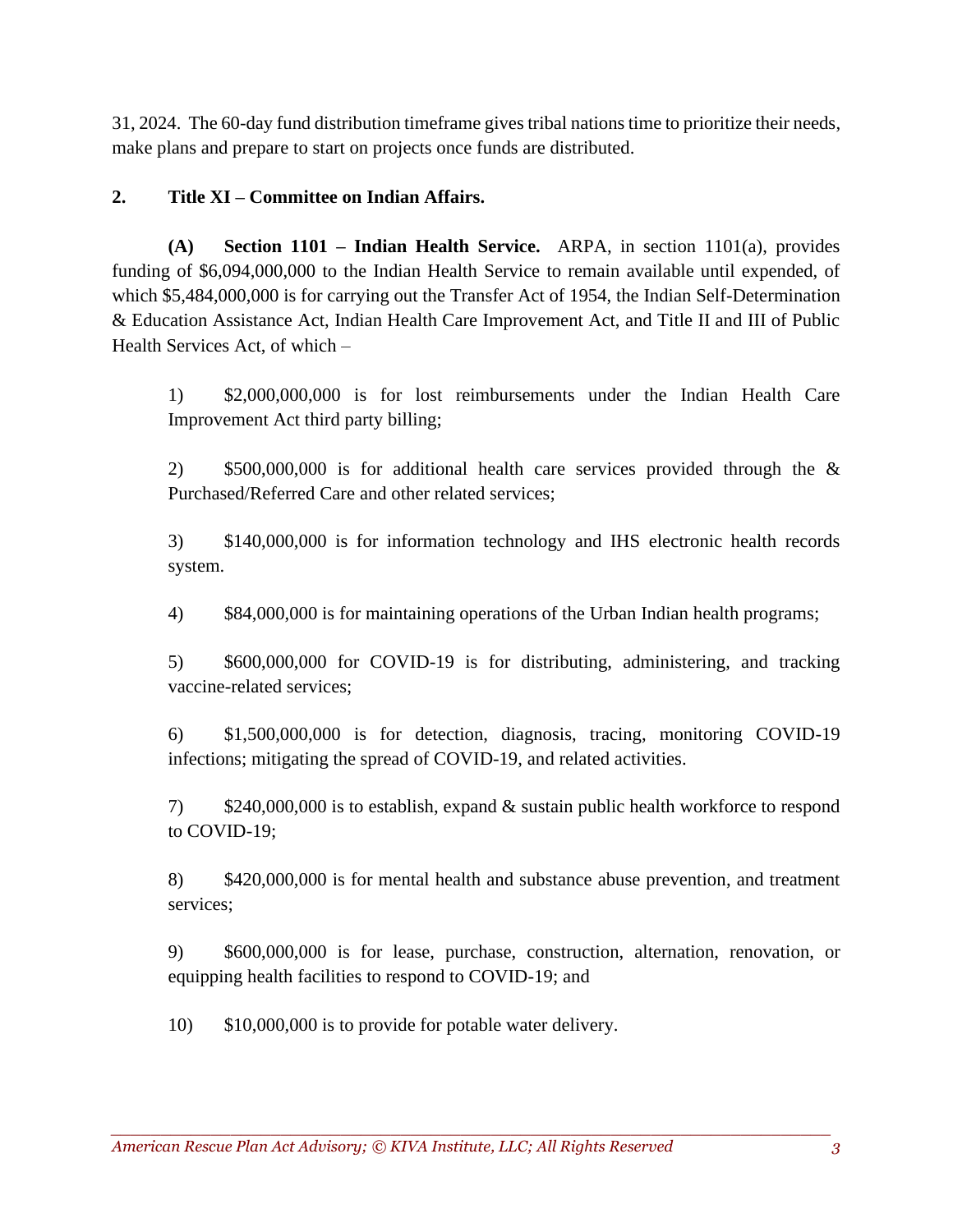• Amounts specified above are to be made available to restore funds that were incurred to prevent, prepare for, and respond to COVID-19 since the declaration of the public emergency (January 31, 2020); and ending on the date of enactment of ARPA.

• Funds made available to tribal nations and tribal organizations under Indian Self-Determination & Education Assistance Act are one-time funds; and are not part of the recurring funds under section 106 of Pub. L. 93-638; and shall only be used for the stated purposes under this Act.

**(B) Section 11002 - Bureau of Indian Affairs.** ARPA, in section 11002(a), provides the Bureau of Indian Affairs \$900,000,000 to remain available until expended, pursuant to the Snyder Act of 1921, of which –

1) \$100,000,000 for tribal housing improvement;

2) \$772,500,000 for tribal government services, public safety and justice, social services, child welfare assistance, and for other related expenses;

- 3) \$7,500,000 for related federal administrative costs and oversight; and
- 4) \$20,000,000 to provide and deliver potable water.

• Funds appropriated under this section shall be excluded from the calculation of funds received by tribal governments that participate in the "Small and Needy" program.

• Funds made available to tribal nations and tribal organizations under Indian Self-Determination & Education Assistance Act are one-time funds; and are not part of the recurring funds under section 106 of Pub. L. 93-638; and shall only be used for the stated purposes under this Act.

**(C) Section 11003 – Housing Assistance and Supportive Services Programs for Native Americans.** ARPA, in section 11003(a), provides the Housing and Urban Development –

1) Office of Native American Programs, \$750,000,000 to remain until September 30, 2025, under title I of the Native American Housing Assistance and Self-Determination Act of 1996, under title VIII of NAHASDA, and under section 106(a) of the Housing and Community Development Act of 1974, of which -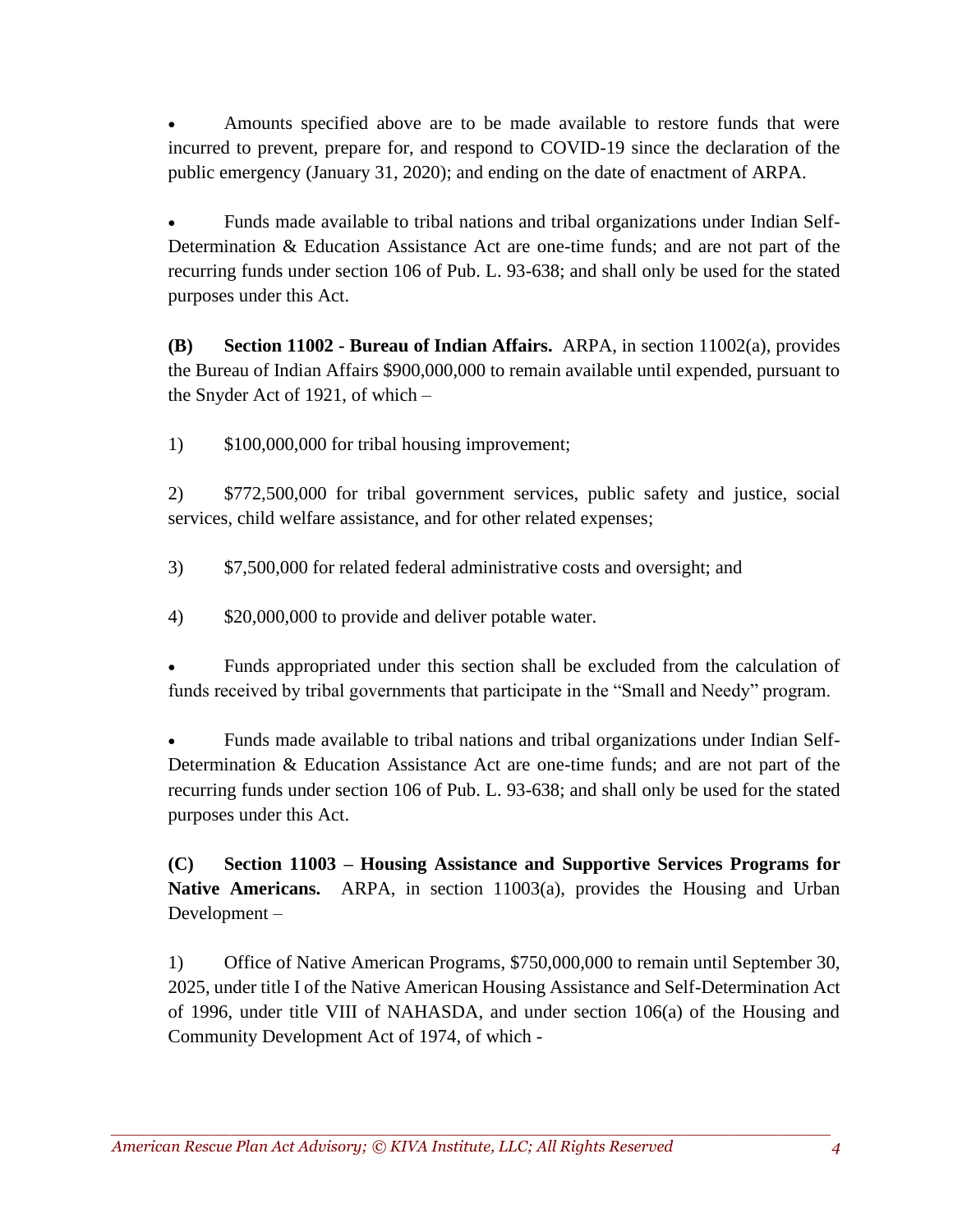a. \$450,000,000 is for Native American Housing Block Grants under title I of NAHASDA using the same funding formula used in fiscal year 2021;

b. \$5,000,000 is for grants under title VIII of NAHASDA for Native Hawaiians;

c. Funds made available as provided above are available for use during the period the program is impacted by COVID-19; and may be used to provide rental assistance for Native Hawaiians on and off Native Hawaiian homelands;

d. Amounts made available shall be used to cover COVID-19 related costs incurred after January 21, 2020; and

e. Any amounts made available under this paragraph which are accepted and voluntarily returned, or otherwise recaptured for any reason shall be used to fund grants under this section.

• Amounts made available shall be used, as necessary, to cover or reimburse allowable costs to prevent, prepare for, and respond to coronavirus that are incurred by a recipient, including for costs incurred after January 21, 2020.

• Amounts made available under this paragraph which are not accepted are voluntarily returned, or otherwise recaptured for any reason shall be used to fund grants under the following paragraph.

2) Indian Community Development Block Grants of \$280,000,000 are available under title I of the Native American Housing and Community Development Act of 1974, subject to:

a. Amounts used must be used for emergencies that constitute imminent threat to health and safety and are designed to prevent, prepare for, and respond to coronavirus.

b. Not to exceed 20% of any grant made with funds made available for planning and management development and administration.

• Funds to be used for necessary costs for COVID-19 related purposes incurred after January 21, 2020.

Indian tribes may use up to 100% of any grant from amounts made available under this section for COVID-19 related expenses.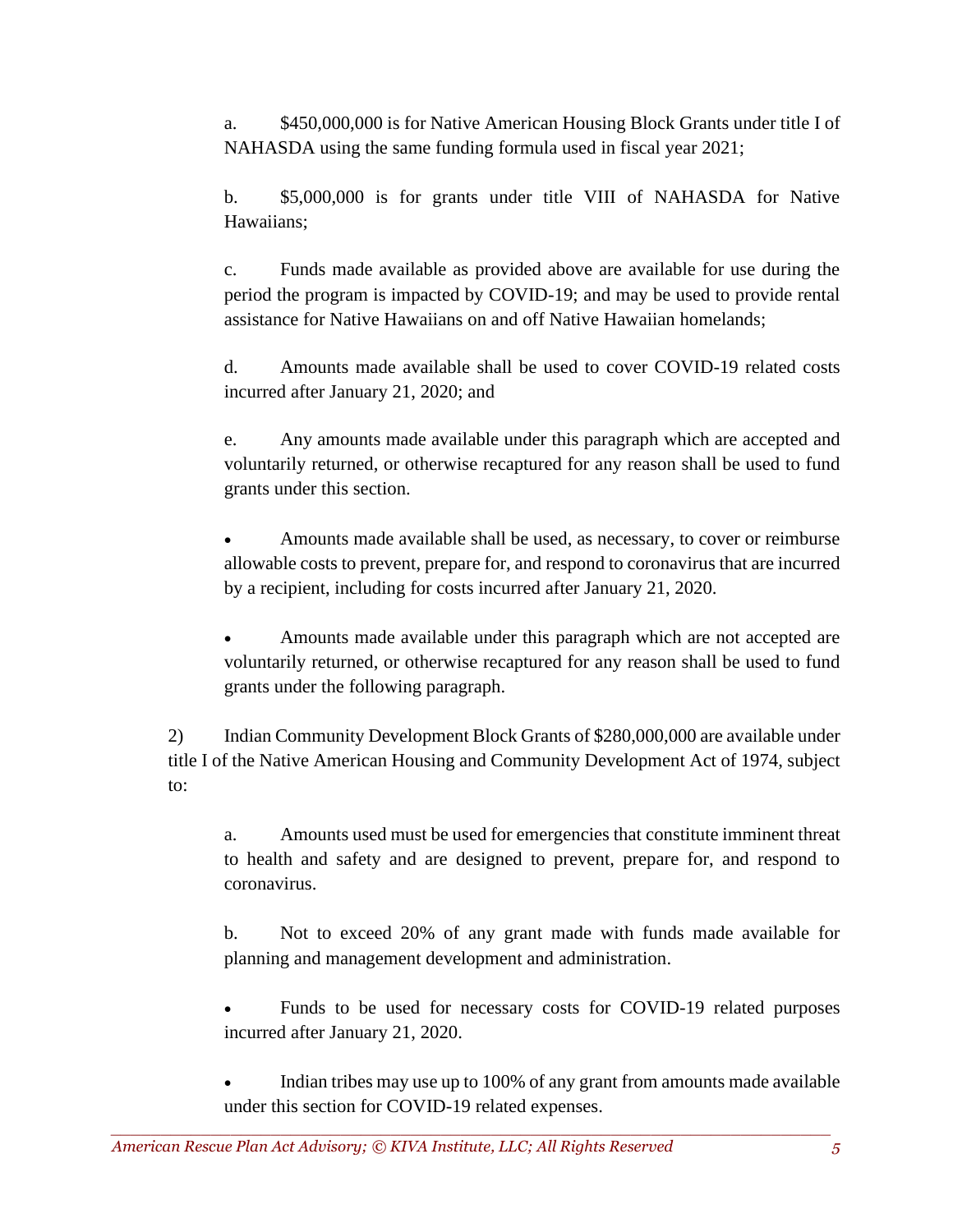3) Technical Assistance. \$10,000,000 are available for technical assistance to Indian tribes, Indian housing authorities, tribal designated housing entities, and recipients under title VIII of NAHASDA.

4) Other Costs. \$5,000,000 shall be available for administrative costs to oversee and administer this section including information technology and financial reporting and other costs.

**(D) Section 1004 – Preservation and Maintenance of Native American Languages.**  ARPA amends section 816 of the Native American Programs Act of 1974 and provides \$20,000,000 to remain available until expended to carry out section  $803(g)$  of the Act to authorize the Secretary to award grants to entities eligible to receive these grants for Native American Language Preservation and Maintenance Programs within 180 days after the effective date of ARPA.

**(E) Section 11005 - Bureau of Indian Education.** ARPA provides \$850,000,000 to remain available until expended; and to be allocated not more than 45 days after the enactment of ARPA by the Bureau of Indian Education, for programs and activities operated or funded by the Bureau of Indian Education, for Bureau-funded schools, and for tribal colleges or universities.

**(F) Section 11006 – American Indian, Native Hawaiian, and Alaska Native Education.** ARPA provides \$190,000,000 to remain available until expended for wards to be determined by the Secretary of Education, not more than 180 calendar days after enactment of ARPA, of which –

1) \$20,000,000 for awards for tribal education agencies for activities authorized under section 6121(c) of the Elementary and Secondary Education Act of 1965;

2) \$85,000,000 for awards to eligible entities under section 6205(a)(3) of the Elementary and Secondary Education Act of 1965; and

3) \$85,000,000 for awards to eligible entities under section 6304(a)(1) of the Elementary and Secondary Education Act of 1965.

**3. Federal Oversight Mechanism**. In addition to the Secretary of U.S. Treasury, the CARES Act created three new federal oversight mechanisms which may continue under the ARPA, as follows:

**(A)** Pandemic Response Accountability Committee (PRAC);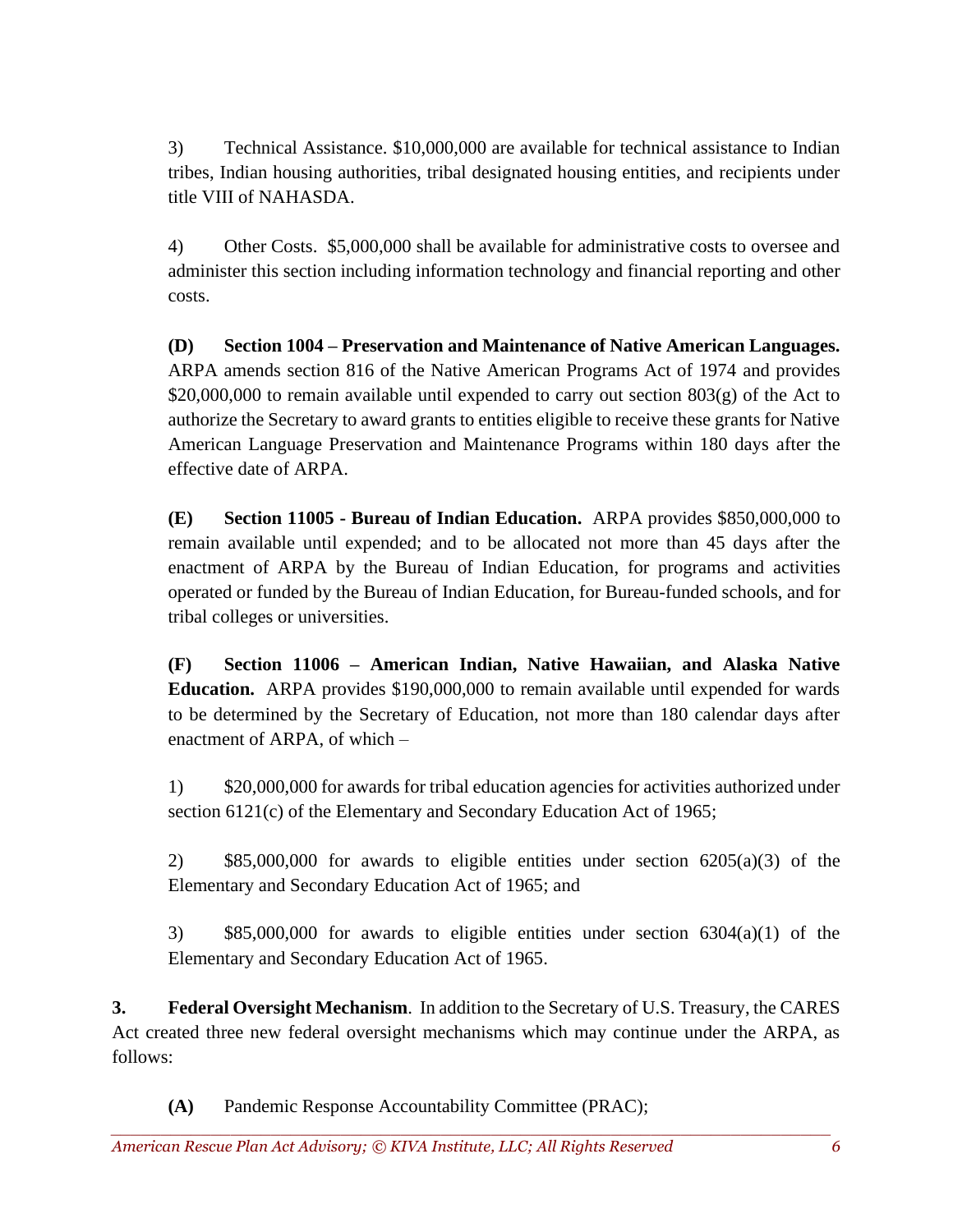- **(B)** Special Inspector General for Pandemic, Recovery (SIGPAR);
- **(C)** Congressional Oversight Commission; and
- **(D)** Funding agencies will have their own monitoring mechanisms.

**4. Reporting Requirements.** The U.S. Department of the Treasury is the lead agency under the CARES Act and has primary oversight and monitoring responsibility on the use of CARES Act funds. This role may continue under ARPA. ARPA requires that recipients provide periodic reports to include an accounting of: (A) the use of funds by such State, territory, or Tribal government, including, in the case of a State, territory, all modifications to the State's or territory's tax revenue sources during the covered period; and (B) such other information as the Secretary may require for the administration of this section.

**(A) Quarterly Reporting.** The U.S. Treasury issued several memoranda requiring prime recipients to submit quarterly reports on their use of CRF using the GrantSolutions portal. This reporting requirement may continue under ARPA. Reports submitted by prime recipients will be provided to the Pandemic Responsibility Accountability Committee (PRAC) for monitoring.

The records retention period under the CARES Act is five years, as opposed to the normal three-year federal records retention period. The same records retention period may apply to ARPA.

**(B) Single Audit Act.** In addition to the quarterly reporting requirement, use of CRF and ARPA funds will be subject to the Single Audit Act; and a unique Catalog of Federal Domestic Assistance (CFDA) identifier may be assigned to ARPA funds. Single Audit Reports are due nine (9) months after the end of the recipients' fiscal year. The Office of Management & Budget may issue an Audit Compliance Supplement as it did for the CARES Act audits.

**5. Recoupment and Unallowable Expenditures.** Any use of ARPA funds not in compliance with the statutorily authorized uses may be deemed unallowable costs and considered to be a debt to U.S. Treasury. And any funds not expended by the end of the covered period (December 31, 2024, or any extensions), will be subject to recoupment by the U.S. Treasury.

**In Conclusion.** This Advisory Memorandum only presents highlights of Public Law 117-2, the American Rescue Plan Act of 2021 (ARPA), with a focus on programs that have direct impact on tribal nations and their federal servicing agencies. Funds to be made available to tribal nations are one-time funds, most of which are available through December 31, 2024, but certain programs